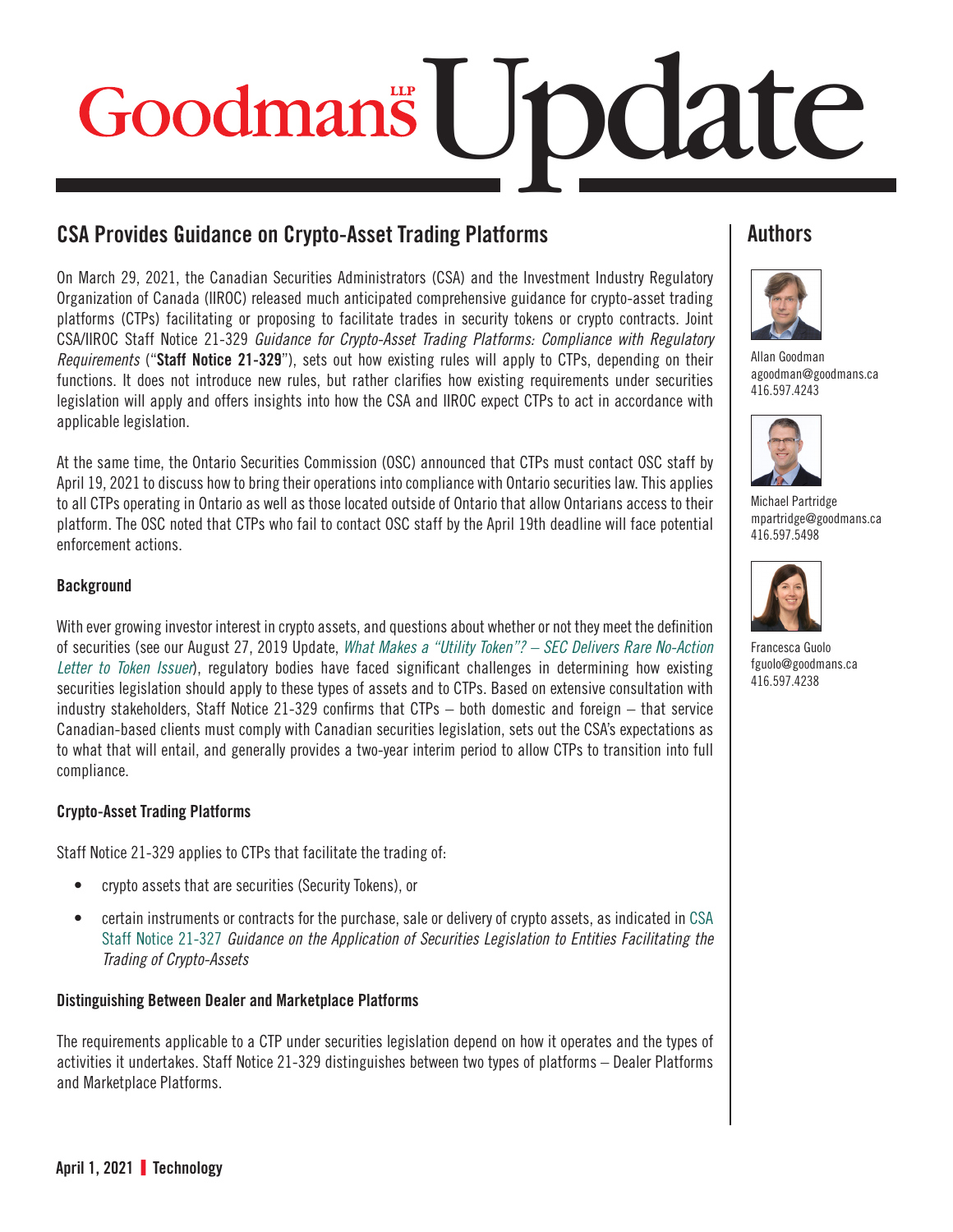The two most common characteristics of a Dealer Platform are:

- it only facilitates the primary distribution of Security Tokens; and
- it is the counterparty to each trade in Security Tokens and/or Crypto Contracts, and client orders do not otherwise interact with one another on the CTP.

Dealer Platforms may also engage in other activities and functions such as onboarding of retail clients onto the CTP, acting as agent for clients trades, and offering custody of assets (either directly or through a third party provider).

In contrast, a CTP is a Marketplace Platform if it:

- constitutes, maintains or provides a market or facility for bringing together multiple buyers and sellers or parties to trade in Security Tokens and/or Crypto Contracts;
- brings together orders of Security Tokens and/or Crypto Contracts of multiple buyers and sellers or parties of the contracts; and
- uses established, non-discretionary methods under which orders for Security Tokens and/or Crypto Contracts interact with each other and the buyers and sellers or parties entering the orders agree to the terms of a trade.

Staff Notice 21-329 suggests that no centralized marketplace is involved when a digital ledger (such as blockchain) is used to record "trades" agreed between parties. However, the staff notice is clear that if multiple buyers and sellers or parties are brought together on a third-party facility, and the interaction of orders results in a trade, that facility constitutes a marketplace.

#### Dealer Platforms - Registration

Staff Notice 21-329 indicates the registration requirements for Dealer Platforms will depend on the nature of its activities. For those that only facilitate distributions or the trading of Security Tokens in reliance on prospectus exemptions and do not offer margin or leverage, registration as an exempt market dealer, or in some cases, as a restricted dealer, may be appropriate. Dealer Platforms may not offer margin or leverage for Security Tokens unless they are registered as full investment dealers and are IIROC members.

Dealer Platforms that trade Crypto Contracts are expected to be registered in an appropriate dealer category, and where they trade or solicit trades for individual retail investors, they will generally be expected to be registered as investment dealers and be IIROC members.

#### Marketplace Platforms - Registration

Similar to the regulation of alternative trading systems, a Marketplace Platform must operate under the oversight of the CSA and IIROC. The concepts outlined in National Instrument 21-101 *Marketplace Operation* (NI 21-101), National Instrument 23-101 *Trading Rules* (NI 23-101) and National Instrument 23-103 *Electronic Trading and Direct Electronic Access to Marketplaces* (NI 23-103) will generally apply to Marketplace Platforms. In addition, trading on Marketplace Platforms will be subject to market integrity requirements, such as IIROC's Universal Market Integrity Rules, with certain modifications as appropriate to accommodate the novel aspects of CTPs.

Marketplace Platforms that also undertake activities similar to those of Dealer Platforms will be subject to appropriate dealer requirements, as outlined above. The CSA and IIROC noted, however, there would be "flexibility regarding how the requirements will apply" and that the potential exists for customization or tailoring depending upon the specific functions or operational model of the Marketplace Platform in question. A Marketplace Platform that operates as a trading venue only and does not perform any dealer activities would likely not be subject to NI 31-103 *Registration Requirements, Exemptions and Ongoing Registrant Obligations* and many of the IIROC Dealer Member Rules.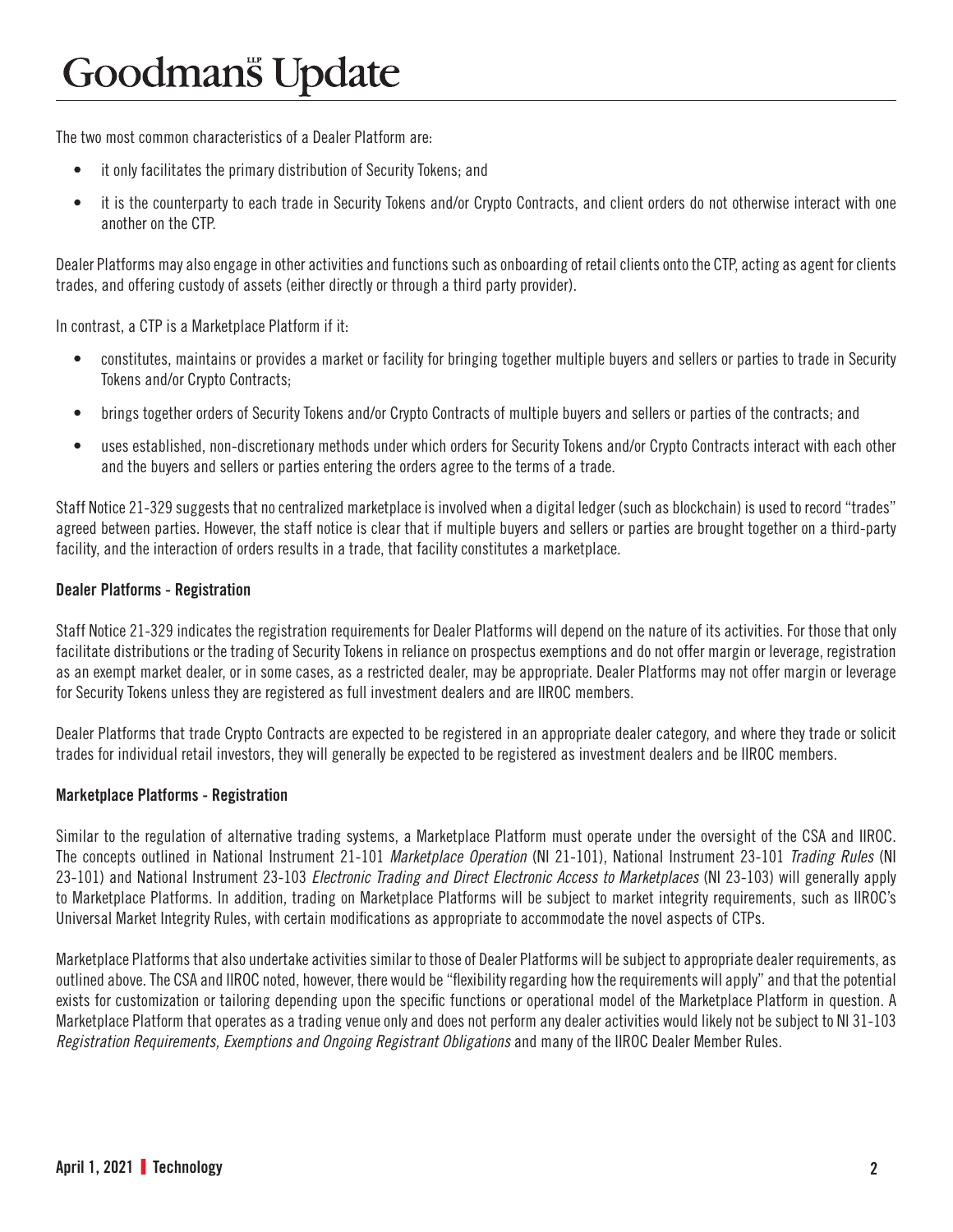# **Goodmans** Update

There may be cases where a Marketplace Platform is more appropriately regulated as an exchange. Examples include a Marketplace Platform that trades Security Tokens and regulates issuers of those securities, or regulates and disciplines trading participants other than by merely denying them access to the platform. In this case, the platform may be carrying on the business of an exchange and is expected to seek recognition as an exchange or seek an exemption from the requirements.

#### Interim Period

The CSA and IIROC recognize that CTPs will require time to prepare for and obtain the necessary registrations and IIROC memberships contemplated by Staff Notice 21-329. Accordingly, the CSA and IIROC indicated they will provide an interim period – generally two years – for CTPs to seek the necessary registrations and IIROC memberships. In the meantime, it appears CTPs will be permitted to continue to operate subject to becoming registered as an exempt market dealer or restricted dealer, as appropriate, and obtaining any other exemptions that may be required.

#### Additional Considerations Regarding Clearing and Settlement

Staff Notice 21-329 also reminds CTPs that if they perform clearing functions they may be captured as clearing agencies or clearing houses in some CSA jurisdictions. CTPs should be mindful of the relevant regulatory requirements and those that offer clearing services should discuss these functions with the appropriate securities regulatory authority.

#### IIROC Membership for Entities with Novel Business Models

The CSA and IIROC note it is likely appropriate that some CTPs become IIROC members, and aim to facilitate this process even where entities operate with novel business models (including Dealer or Marketplace Platforms). The process would involve consideration of the elements of a Dealer or Marketplace Platform's business, on how best to apply current requirements, and whether any exemptions and/or time-limited terms and conditions are appropriate.

#### **Implications**

Staff Notice 21-329 makes it quite clear the CSA and IIROC believe CTPs that operate in Canada are subject to Canadian securities law and are expected to transition into full compliance within two years – including, where applicable, by becoming registered as a dealer and becoming a member of IIROC. While the CSA and IIROC indicated that they will be flexible in how CTPs are expected to comply with their obligations as registrants and IIROC members, this will still involve a significant change from the effectively unregulated environment in which most CTPs have been operating in Canada to date. Canadian-based CTPs will effectively have no choice but to comply with the process set out in Staff Notice 21-329 and begin preparing applications for the registrations and memberships called for. Foreign CTPs will need to consider whether the economic benefits of continuing to service Canadian-based customers merit the time and expense that will be involved in complying with their obligations under Canadian securities law as outlined in the staff notice. We would not be surprised if some foreign CTPs decide to withdraw from Canada as a result.

It is also clear Canadian securities regulators are no longer willing to tolerate the continued operation in Canada of CTPs that do not comply with Canadian securities law. CTPs have been given a short window (until April 19, 2021) to contact the OSC to begin transitioning into compliance in accordance with the framework in Staff Notice 21-329. Those who fail to do so will face the prospect of an enforcement proceeding.

To the extent you require assistance analyzing the application of Staff Notice 21-329 to your business, or if you would like assistance approaching the OSC regarding your business, please contact any member of the [Goodmans Technology Group.](https://www.goodmans.ca/PracticeArea/Technology)